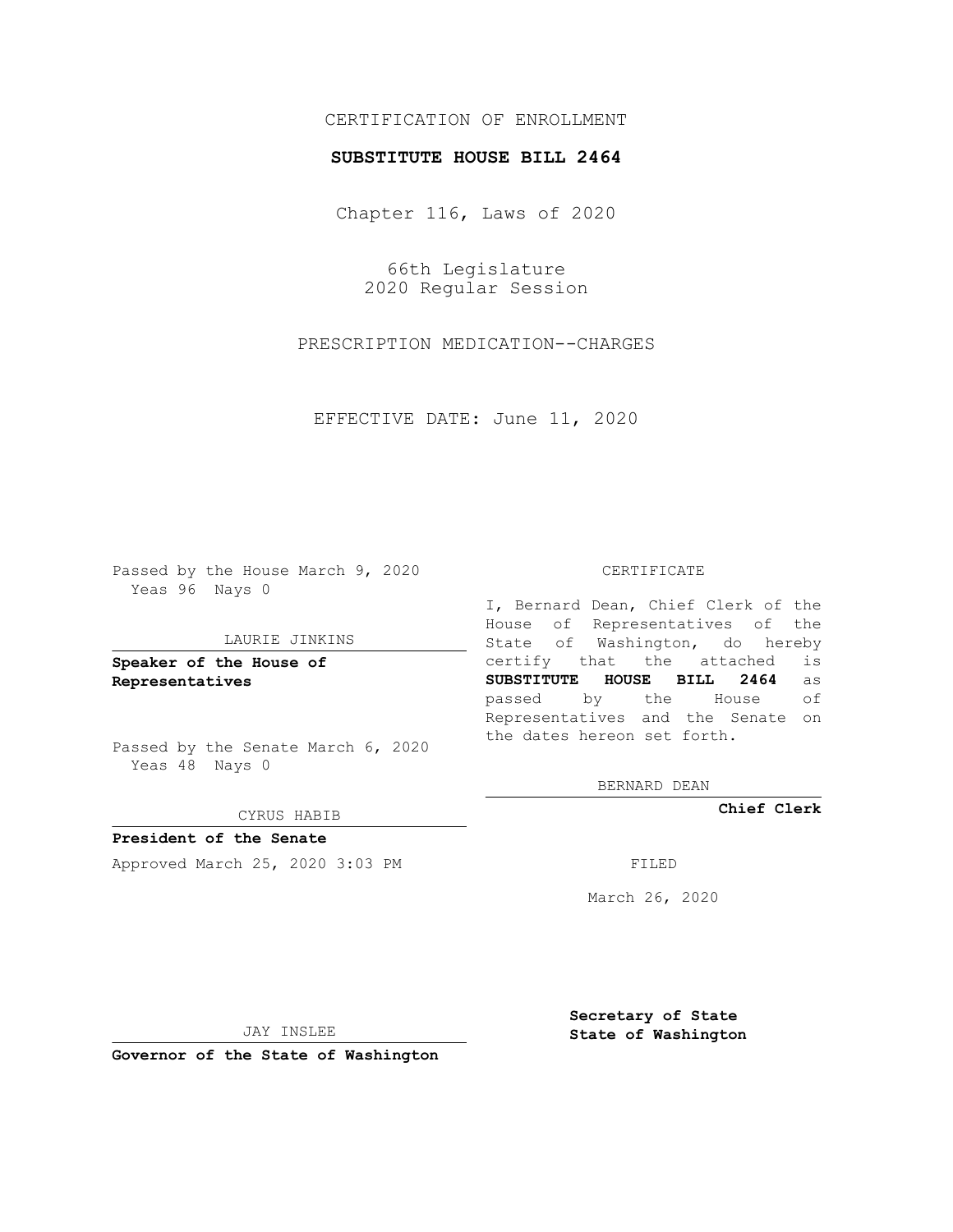## **SUBSTITUTE HOUSE BILL 2464**

AS AMENDED BY THE SENATE

Passed Legislature - 2020 Regular Session

# **State of Washington 66th Legislature 2020 Regular Session**

**By** House Health Care & Wellness (originally sponsored by Representatives Gildon and Young)

READ FIRST TIME 02/04/20.

1 AN ACT Relating to protecting patients from excess charges for 2 prescription medications; and adding a new section to chapter 48.43 3 RCW.

4 BE IT ENACTED BY THE LEGISLATURE OF THE STATE OF WASHINGTON:

5 NEW SECTION. **Sec. 1.** A new section is added to chapter 48.43 6 RCW to read as follows:

 (1) Beginning January 1, 2021, the maximum amount a health carrier or pharmacy benefit manager may require a person to pay at the point of sale for a covered prescription medication is the lesser 10 of:

11 (a) The applicable cost sharing for the prescription medication; 12 or

13 (b) The amount the person would pay for the prescription 14 medication if the person purchased the prescription medication 15 without using a health plan.

 (2) A health carrier or pharmacy benefit manager may not require a pharmacist to dispense a brand name prescription medication when a less expensive therapeutically equivalent generic prescription 19 medication is available.

20 (3) For purposes of this section, "pharmacy benefit manager" has 21 the same meaning as in RCW 19.340.010.

p. 1 SHB 2464.SL